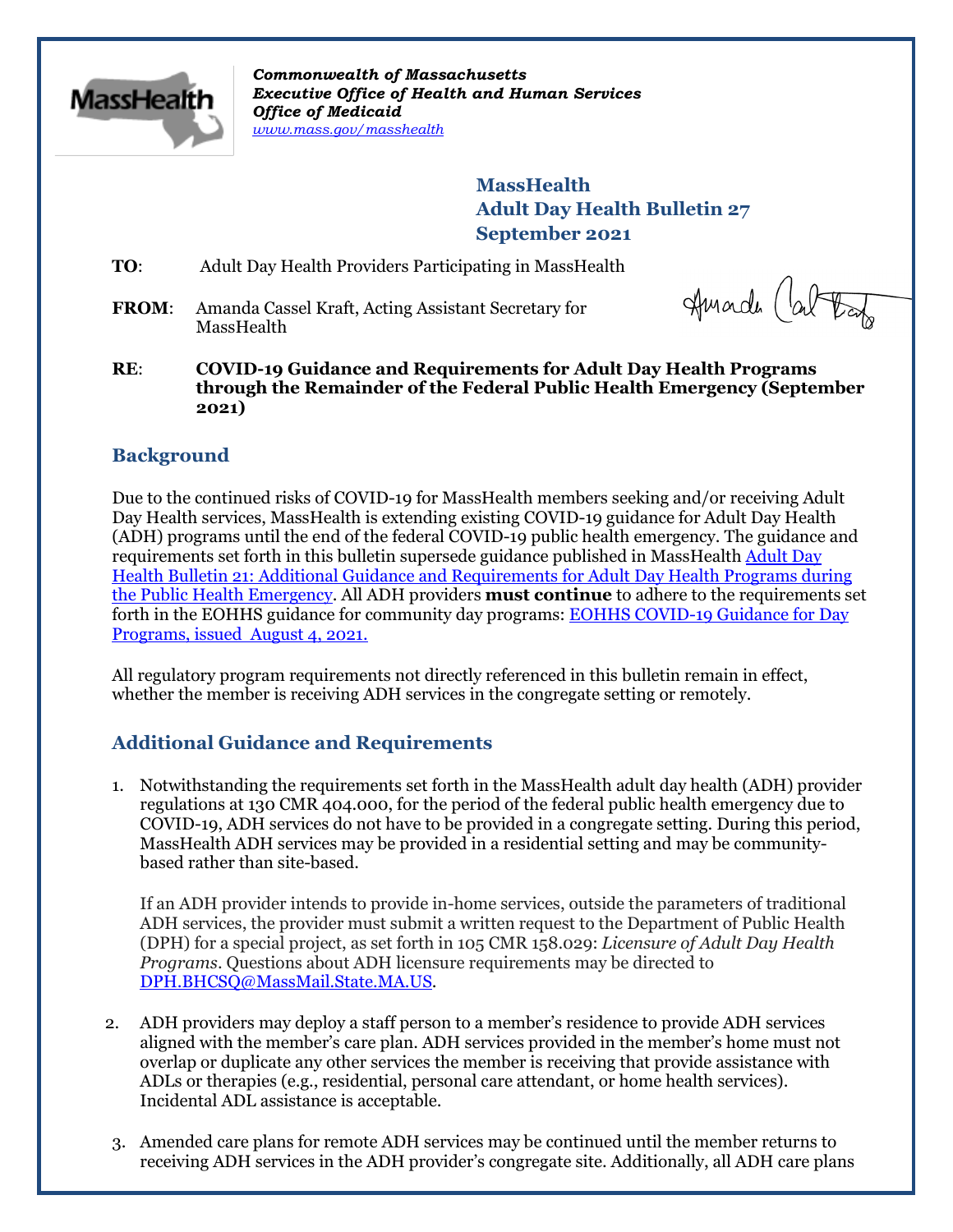**MassHealth Adult Day Health Bulletin 27 September 2021 Page 2 of 3**

must be amended to reflect the member's needs and services provided when the member returns to receiving ADH services at the ADH provider's congregate site.

- 4. Traditional ADH services are provided as site-based services in the program setting. ADH providers must engage in transitioning members to traditional ADH by the end of the federal public health emergency, December 31, 2021. Members who remain reluctant to return or for whom the ADH provider is unable to accommodate the member with site-based services due to staffing shortages, transportation limitations, etc., may continue to receive remote ADH services through December 31, 2021 only as follows:
	- a. The ADH provider must develop a *return to program plan* for members receiving only remote services. This plan must be reviewed with the member at a minimum of one time per month. The return to program plan may be incorporated into the member's existing care plan or be a separate document. The return to program plan must be kept part of the member's permanent record and available to MassHealth upon request. This plan must set a return to program date and a plan to meet that date.
	- b. When providers are discussing the return to program plan with participants, risks and benefits of returning to site-based services must be incorporated into the conversations. The Risk/Benefit tool, however, is no longer required for members returning to the site-based services.
	- c. If the member indicates that they do not want to return to the ADH provider's day program by the end of the federal public health emergency, the ADH provider must proceed with safe discharge planning, ensuring that necessary services are aligned to meet the member's needs. Discharge must occur by December 31, 2021.
- 5. Through the end of the federal public health emergency, personal care physician (PCP) signatures on PCP order forms may be waived for reevaluating prior authorizations (PAs), if the ADH provider has been unsuccessful in obtaining them. Signed PCP order forms, however, are required for all initial and significant change PAs.
- 6. Admissions to ADH can occur only if the ADH provider is able to conduct the required assessments for the member in-person, either in the congregate setting, the individual's residence, or other mutually agreed-upon location.
- 7. If a member wishes to attend an alternate ADH program for any reason, including due to a closure of their current ADH program, the ADH provider of the new ADH program must try to obtain, if possible, the member's Aging Services Access Points (ASAP) eligibility letter and most current PCP order from the closing ADH provider to be used for PA. All required assessments and care plan documents must be completed by the new provider, in accordance with MassHealth and DPH regulations and guidance. Assessments must be completed in person, either in the congregate setting, the member's residence, or at some other mutually agreed-upon location.
- 8. If a member has been discharged during the federal COVID-19 public health emergency and later expresses interest in returning to the ADH provider's congregate site, the ADH provider must complete the admission and PA process. In this case, the member's original ASAP eligibility notice can be used for readmission.
- 9. Regardless of payer source, if any ADH participant attending the ADH provider's congregate site tests positive for COVID-19, the ADH provider must submit a report to the MassHealth agency in the form and format requested by the MassHealth agency. If a staff member working at the ADH provider's congregate site tests positive for COVID-19, the ADH provider must also notify